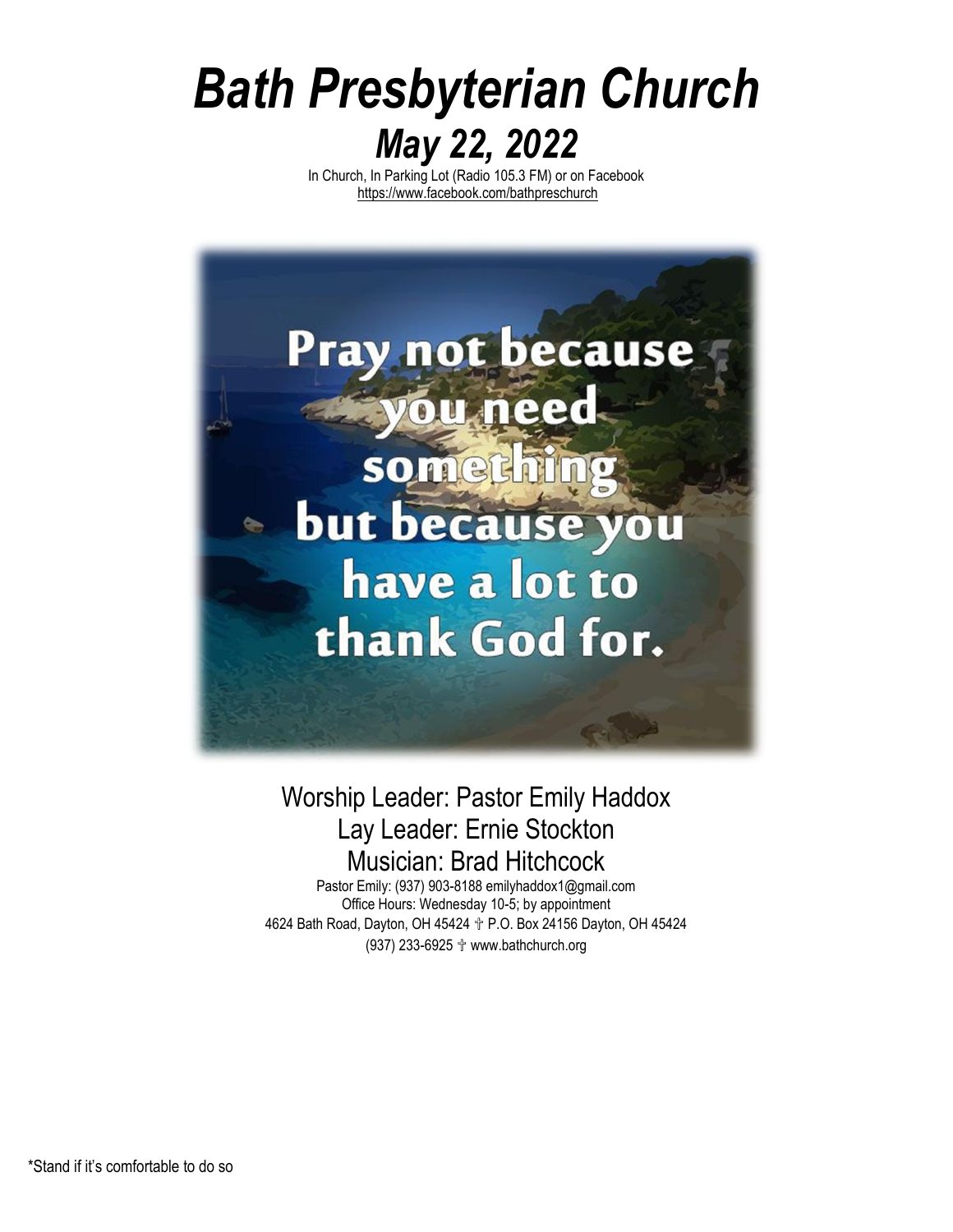**Time for Quiet Reflection & Prayer**

**Lighting of the Candles**

**Ringing of the Bell** 

**Music for Praise & Meditation**

**Welcome!**

#### **Announcements**

- ⮚ In the life of our Church
- ⮚ Minute for Mission
- **Ell** Sharing of Joys & Concern
- ⮚ **Covenant Church for Prayers:** Hamilton The Presbyterian Church, located at 23 South Front Street, Hamilton, Pastor John Lewis.

#### **Call to Worship: (Psalm 67)**

One: O God, show us your kindness and bless us, and make your face smile on us.

#### **All: Let all the earth acknowledge your ways, and all the nations aware of your power to save.**

One: Let all the people praise you, O God, let all the people praise you. Let the nations shout and sing for joy, for you dispense true justice on the world; you guide your nations of the earth.

**All: Your people will shout and sing for joy! Your people will praise you. You are our God and you bless us. May you be revered even to the ends of the earth. Let us worship God!**

**\*Call to Worship in Music:** "How Can I Keep from Singing" (refrain only pg 821)

No Storm can shake my inmost calm while to that Rock I'm clinging. Since Christ is Lord of heaven and earth, how can I keep from singing?

**\*Call to Confession:** The gospel assures us that those who love God will be protected, and those who call out in times of trouble will be answered. With faith and hope, let us confess our sin.

**Prayer of Confession** (in unison) **– Jesus, you set before us the way of wisdom: to care for the poor, feed the hungry, share instead of hoard our possessions, but it is a way that is counter to the ways of the world. We consider it wise and prudent to take care of ourselves first, to accumulate possessions, and to hoard and plan and secure our lives through those possessions. You call**  **\*Assurance of Pardon:** Psalm 103 tells us that God is compassionate and gracious, slow to anger and abounding in love. God does not accuse without merit or harbor anger for long. God does not treat us as our sins deserve or bless us according to our shortcomings. Thanks be to God.

#### **Hymn – #301 "All are welcome"**

**The Passing of the Peace -** Stay seated and display loving signs of Christ's peace to your church family - smile, wave, flash the peace sign, etc.

#### **Children's Message**

#### **1st Scripture Reading -**Acts 16: 9-15

During the night Paul had a vision: there stood a man of Macedonia pleading with him and saying, "Come over to Macedonia and help us." When he had seen the vision, we immediately tried to cross over to Macedonia, being convinced that God had called us to proclaim the good news to them. We set sail from Troas and took a straight course to Samothrace, the following day to Neapolis, and from there to Philippi, which is a leading city of the district of Macedonia and a Roman colony. We remained in this city for some days. On the sabbath day we went outside the gate by the river, where we supposed there was a place of prayer; and we sat down and spoke to the women who had gathered there. A certain woman named Lydia, a worshiper of God, was listening to us; she was from the city of Thyatira and a dealer in purple cloth. The Lord opened her heart to listen eagerly to what was said by Paul. When she and her household were baptized, she urged us, saying, "If you have judged me to be faithful to the Lord, come and stay at my home." And she prevailed upon us.

Music for Meditation

#### **2nd Scripture Reading – John 14: 23-29**

Jesus answered him, "Those who love me will keep my word, and my Father will love them, and we will come to them and make our home with them. Whoever does not love me does not keep my words; and the word that you hear is not mine, but is from the Father who sent me. "I have said these things to you while I am still with you. But the Advocate, the Holy